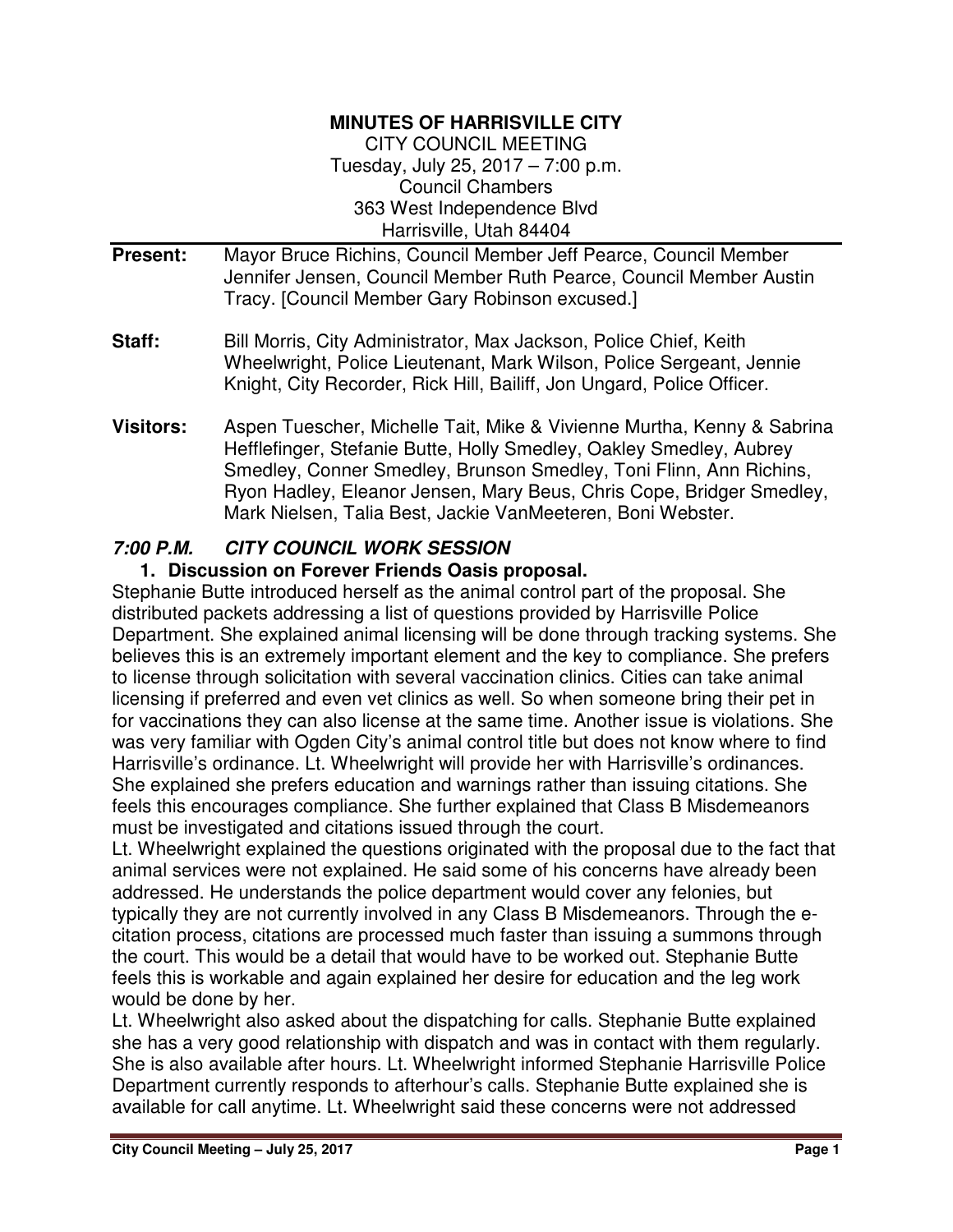initially. Stephanie Butte explained she would work with dispatch directly and would use discretion as to when to involve the Harrisville Police.

Stephanie Butte informed Council she is authorized to perform euthanasia when directed by the court. Lt. Wheelwright questioned this due to the fact the shelter was advertised as a "no kill" shelter. He explained he is in favor of relocating animals as much as possible but when under a court order, the question arose of whether they would be able to accommodate that order. Stephanie Butte said she is familiar with the court ordered abatement procedures and also quarantine procedures due to bites. She would follow the city guidelines. She also has access to a large horse trailer to respond to large animal calls. Lt. Wheelwright explained this happens more frequently than in Ogden City. She expressed her desire to work with all of Weber County to the benefit of all animals and owners. She feels opening another local facility will help with emergency controls as well.

She explained ducks in storm drains is a liability issue. Generally the public works departments take care of these issues but she is able to address them as well. She promotes team work and education.

Council Member Jensen expressed her concern with the condition of the property. She recently has been by and the lawn is not taken care of and weeds are a concern. She feels if this is going to be a business in Harrisville, things need to be addressed. Stephanie Butte said they are not ready to open right away. She agreed visual appearance is very important and by the time the facility is ready to open things will be taken care of.

Eleanor Jensen said she supports what Stephanie Butte has reported. They are trying to get a structure engineered but this is a busy time of year. They intend for this to look better than the current conditions. Stephanie Butte said they have held some clean up days but not having someone there and not having the business open has been an issue.

Council Member Jensen said the neighbors would appreciate this being cleaned up and looking better. Stephanie Butte said this is a work in progress. Mayor Richins said when this came about he thought the target date was July  $1<sup>st</sup>$ , 2017. Stephanie Butte said they have been waiting for their 5O1C3 status to come through. There are a lot of grants available to get funding for equipment for the animals once this comes through. The nonprofit status will help this along. They do have a plan, it is just taking longer that anticipated.

Council Member Jensen said she could not find where the fee schedule was listed. Mayor Richins explained this is an animal control discussion and there is not an official proposal yet. Eleanor Jensen explained she did email a proposal that included fees. Bill Morris said this was distributed a few months ago and can be sent again. Lt. Wheelwright explained that is where his questions regarding animal control services originated.

Mayor Richins thanked Stephanie Butte and Eleanor Jensen for their presentation. Chief Hadley said he would like to arrange something for a later date.

# **7:30 P.M. CITY COUNCIL**

**2. Call to Order.**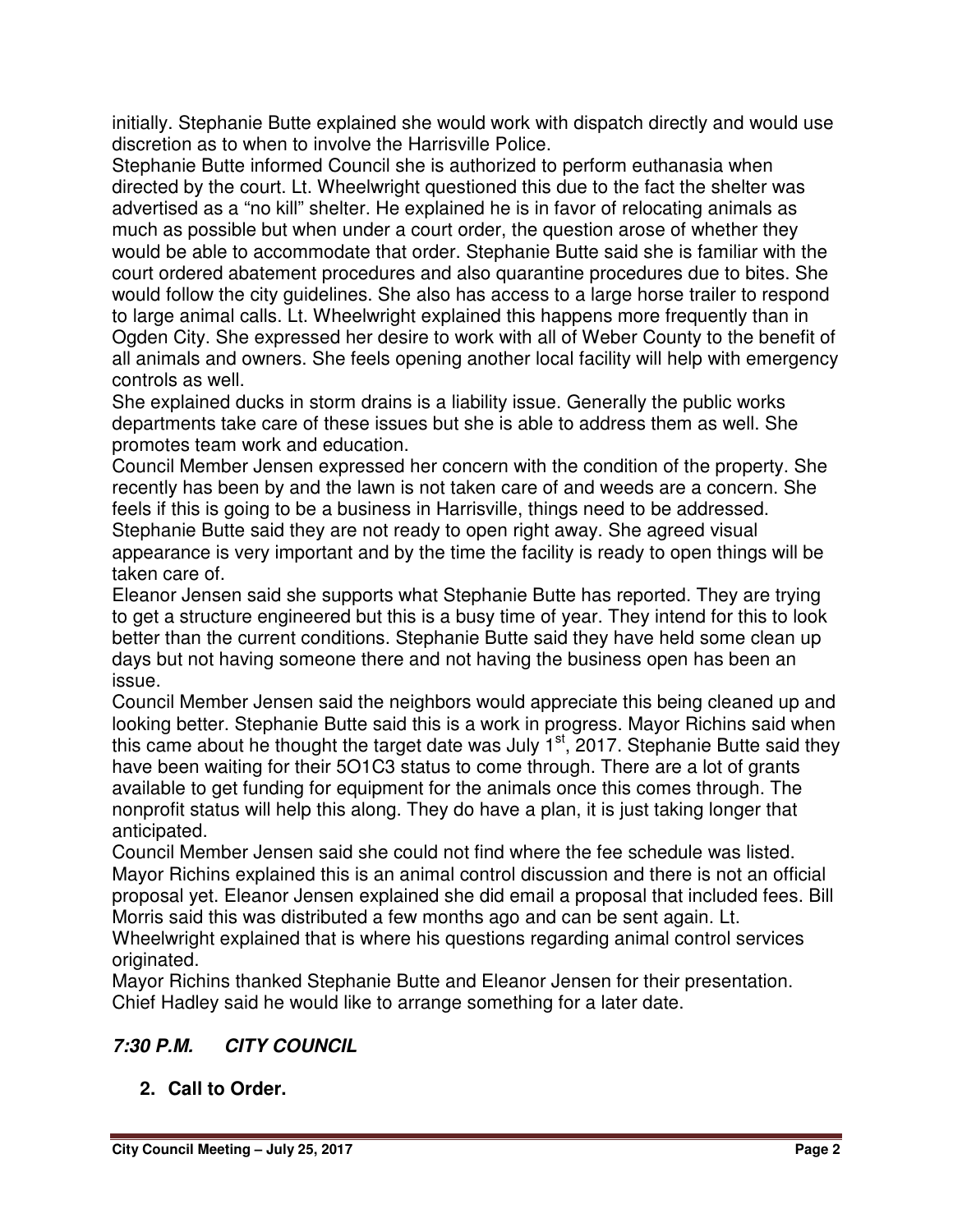Mayor Richins called the meeting to order and welcomed all visitors.

# **3. Opening Ceremony.**

Boy Scout Conner Smedley from Troop 419 led the pledge of allegiance and Council Member Ruth Pearce conducted the opening ceremony.

# **4. Consent Items.**

- **a.** Approve the minutes of June 13, 2017 as presented.
- **b.** Approve the 2017 Election Judges

Mayor Richins pointed out the word assistance should be changed to "assistant" on page 6, paragraph 1 of the minutes.

### **MOTION: Council Member Tracy motioned to approve the minutes of June 13, 2017 with correction. Council Member R. Pearce seconded the motion. All Council Members voted aye. Motion passed.**

Jennie Knight explained the list containing the election judges is comprehensive for all of Weber County. Since the election is being held vote by mail and the county has vote centers throughout Weber County, they suggested we approve the entire list of judges because residents can vote in person at any of the vote centers.

#### **MOTION: Council Member J. Pearce motioned to approve the 2017 Election Judges. Council Member Jensen seconded the motion. All Council Members voted aye. Motion passed.**

# **5. Police Award Presentation.**

Max Jackson presented Officer Jon Ungard with the life saving award. He explained HIPPA laws do not allow specific information to be given. He further explained Officer Ungard came to him last year to get permission to become EMT certified in place of his 40 hour post requirement. He completed the course and received his certified status. He is now a medically trained officer. The Webster family is present to offer their congratulations on this award. Cindy Webster addressed Council and the public explaining the circumstances regarding this award. Mark Webster also addressed Council and the public offering his thanks for the life saving measures both Officer Ungard and Chief Jackson took. Mayor Richins presented Chief Jackson with the life saving award.

# **6. Business Items.**

### **a. Discussion/possible action to adopt Harrisville Ordinance #492, Building Standards and Code.**

Bill Morris explained this ordinance updates the construction and building codes. The International Code Commission issues a new addition every year. There were outdated things still included in the building code. He reviewed each section of the new code. Administrative provisions are updated. The appeal process, enforcement and penalties are updated. Several different code references are referred to and adopted as changes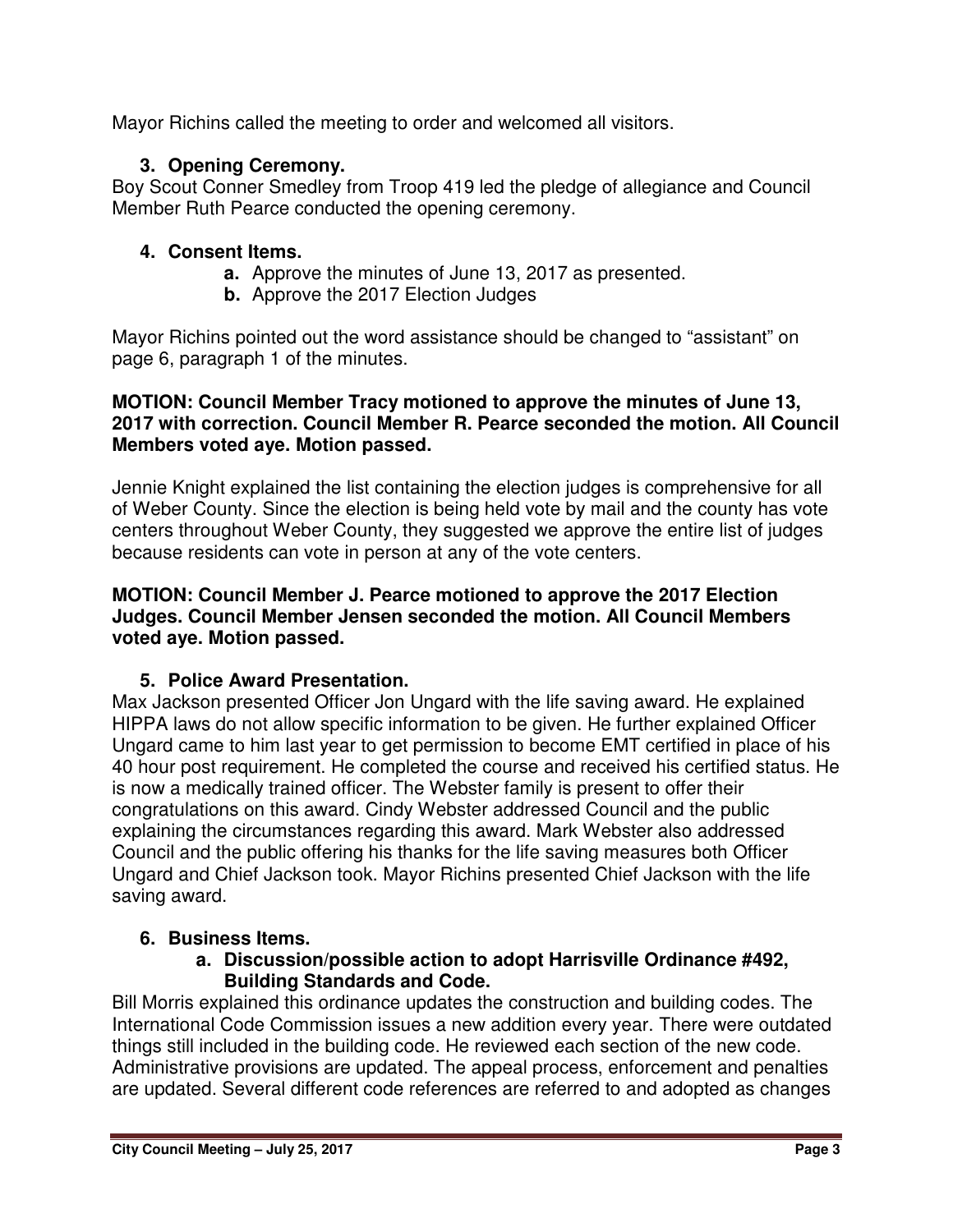are implemented by the governing authority. Staff will keep the number of copies required. We adopt the fire code and as changes are implemented, they are automatically adopted. Single family standards are adopted including flood and hazard areas. The last section includes address requirements on homes.

**MOTION: Council Member Jensen motioned to adopt Harrisville Ordinance #492; Building Standards and Code. Council Member R. Pearce seconded the motion. A Roll Call vote was taken.** 

| <b>Council Member Tracy</b>     | Yes |
|---------------------------------|-----|
| <b>Council Member R. Pearce</b> | Yes |
| <b>Council Member Jensen</b>    | Yes |
| <b>Council Member J. Pearce</b> | Yes |

#### **Motion passed 4-0**

#### **b. Discussion/possible action to adopt Harrisville Ordinance #493, Home Business Repealed.**

Bill Morris gave some background on the changes that have taken place with state legislation. There is some backlash on local government which has caused concern with collecting fees on home businesses. We are now unable to generate revenue from home businesses and will be referring them to their legislators. We will provide a letter for informational purposes. Land use requirements will still be regulated. There will still be conditional use requirements for visiting clientele, just no business license requirement. This ordinance strikes out any reference to home businesses in the licensing sections. There was other left over language regarding non discrimination that was also removed. To clarify, the business license requirement will no longer be in place, although all land use requirements still exist.

#### **MOTION: Council Member J. Pearce motioned to adopt Harrisville Ordinance #493; Home Business Repealed. Council Member Tracy seconded the motion. A Roll Call vote was taken.**

| <b>Council Member Tracy</b>     | Yes        |
|---------------------------------|------------|
| <b>Council Member R. Pearce</b> | Yes        |
| <b>Council Member Jensen</b>    | Yes        |
| <b>Council Member J. Pearce</b> | <b>Yes</b> |

#### **Motion passed 4-0**

#### **c. Discussion/possible action to approve Harrisville Resolution 2017- 07; Certified Tax Rate.**

Bill Morris explained this resolution adopts the 2018 certified tax rate that was included in the FY2017-18 budget in June.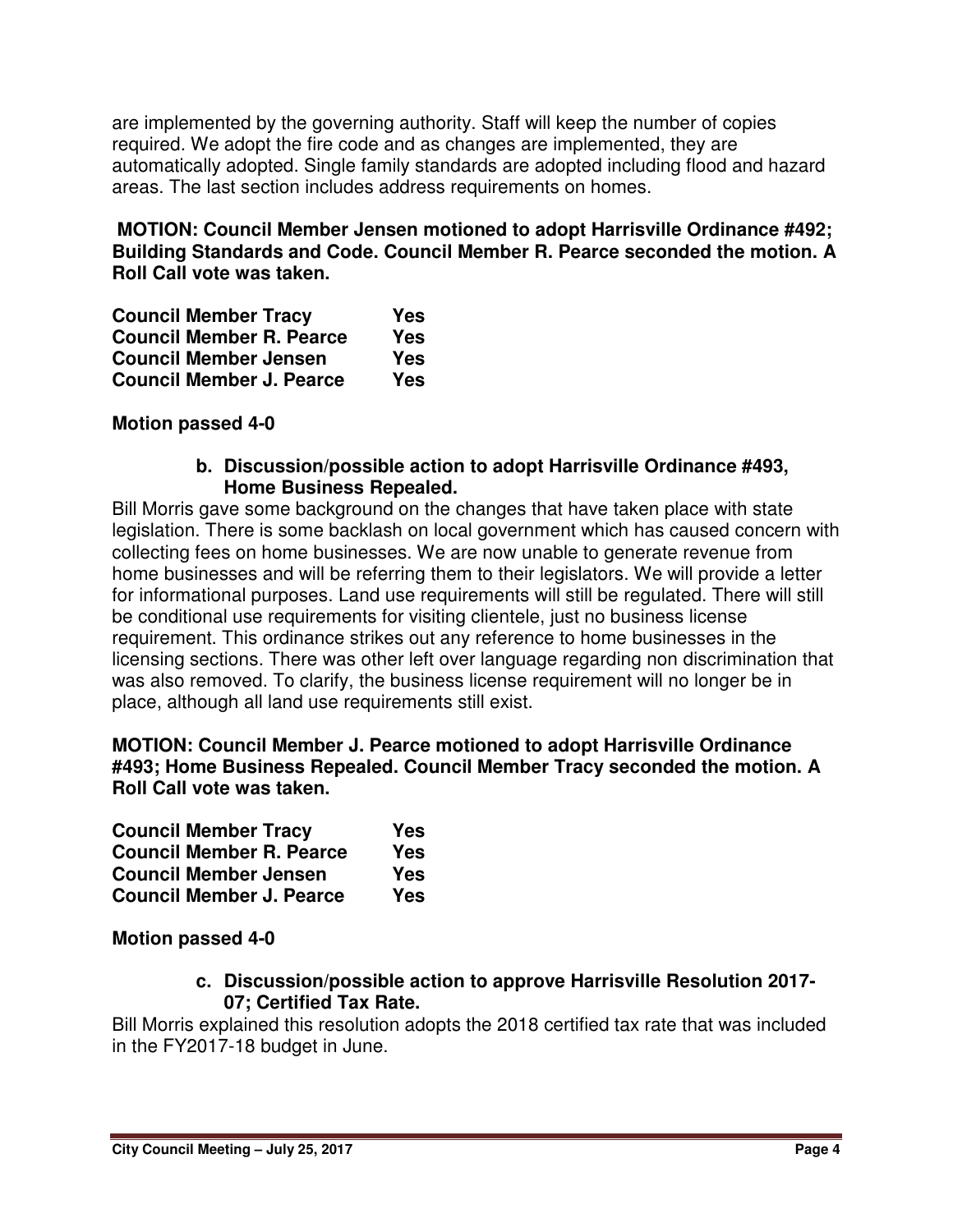**MOTION: Council Member R. Pearce motioned to approve Harrisville Resolution 2017-07; Certified Tax Rate. Council Member Jensen seconded the motion. A Roll Call vote was taken.** 

| <b>Council Member Tracy</b>     | Yes |
|---------------------------------|-----|
| <b>Council Member R. Pearce</b> | Yes |
| <b>Council Member Jensen</b>    | Yes |
| <b>Council Member J. Pearce</b> | Yes |

#### **Motion passed 4-0.**

#### **d. Discussion/possible action on advice and consent to Mayor's Appointment for Mayor Pro Tem.**

Mayor Richins recommended Council Member Ruth Pearce to serve as Mayor Pro Tem for the next six months. She has accepted this responsibility. She will fill in during any Mayor absence.

#### **MOTION: Council Member Tracy motioned to ratify the Mayor's Appointment for Mayor Pro Tem. Council Member Jensen seconded the motion. All Council Members voted aye. Motion passed.**

#### **7. Public Comments - (3 minute maximum)**

**Jeff Richardson**, 2396 N.750 W., explained he has been a resident for a long time. First he acknowledged what a great police department we have. He feels it takes a special individual to do that job. His concern he has is the entire time he has lived at his home the property at 2404 N. 750 W. has basically run a junk yard. Conditions are disgusting and he has had numerous problems with animals. The animals are now gone but he feels that he has to constantly complain to the city. He said the city took action for awhile and things got cleaned up somewhat. The junk and debris was moved away from the road. He said Ken Martin signed off on the clean up and he feels like that should not have happened. He and his family cannot enjoy their backyard due to the condition of the neighboring property. Rats and skunks are present. Today there were 9 vehicles at the property. People come and go day and night. There are four camping trailers that are never used, in addition to junk cars that are not registered and rusting away including piles of old tires. The problem does not go away. He wonders why the city has an ordinance when it is not enforced. He said he complained years ago about an animal issue and was the one charged. He would like something to be done.

**Christine Cope,** 2460 N. 750 W., explained she lives on the north side of the same property Mr. Richardson is referring to. She built her house 22 years ago. Mr. Richardson hit most of the key points. She would also like to mention the property at 2490 N. 750 W. Conditions on both properties are deplorable and the smell that comes from the house, she is not exaggerating. She feels this will negatively impact the sale of her house. She would like to work with the city to get continual action. The conditions Mr. Richardson outlined continue. Junk never gets removed, just moved away so it is not seen from the street. Skunks and rats are on the premises. Her suggestion is to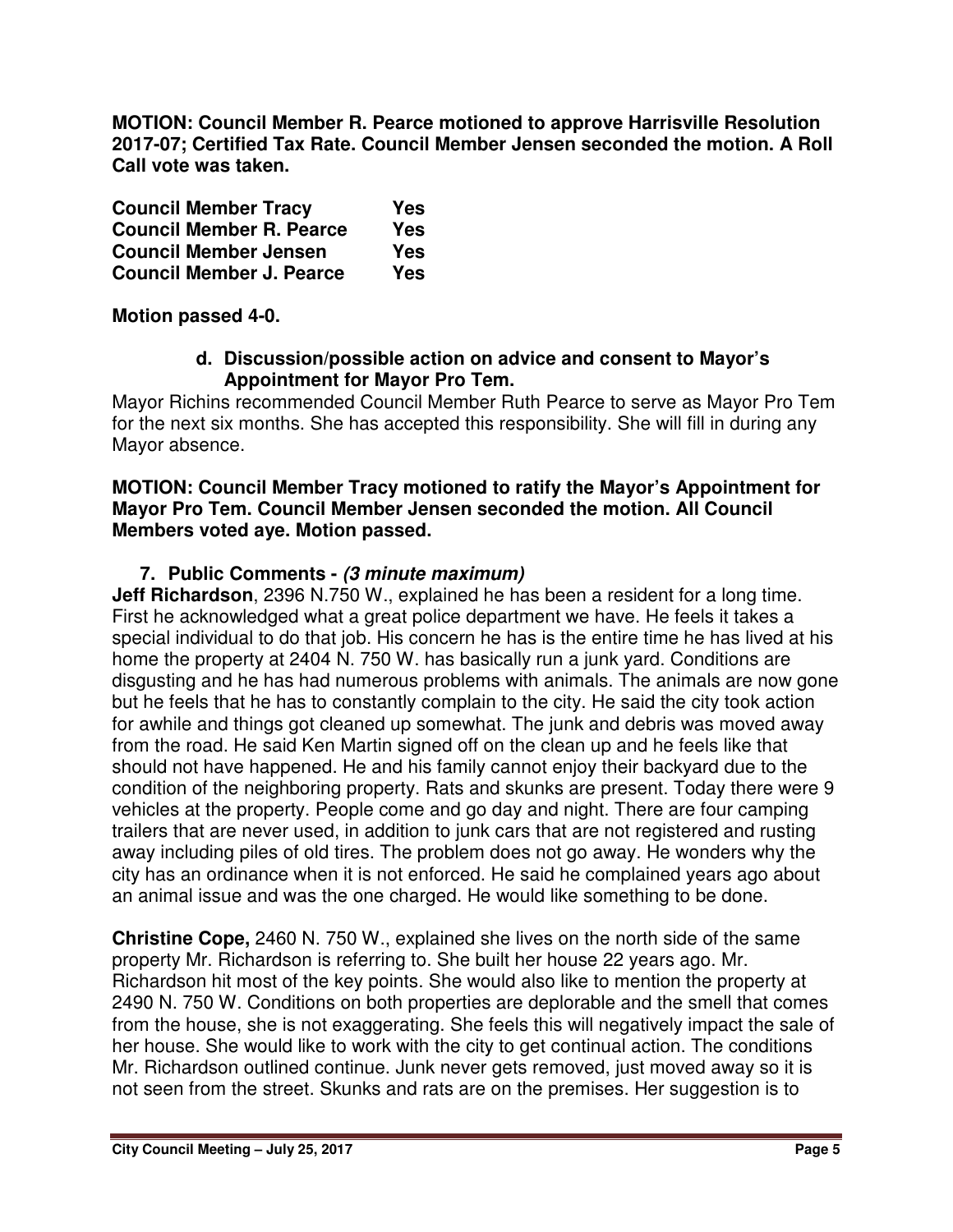have the code enforcement officer address each item on the property with a deadline for cleanup. Possibly provide dumpster again at the city's expense. Have spot checks and probation conditions with an open end to the probation. Possibly involve the Weber County Health Department. She said a previous code enforcement officer met with her saying the city would take no further action saying agricultural property is address differently. She understands the Nagy property has usual circumstances but it is a health risk with garbage floating on the property. There is exterior roofing that exposes part of the house. People spend time there and she does not know what other action the city can take. She would like to sell her property next and asked what the city can do to help. She said the fear of retaliation has kept her quiet for a long time.

**Rick Sorensen,** 2460 N. 750 W., said he and his wife were married a year ago. They had relatives in last year for the wedding who wondered how these conditions can persist. They are there to ask for help from Council. What can they do together? There is frustration and anger regarding these issues. He has a lot of experience in management and leadership and how to motivate people. He feels like there are a lot of sticks applied to these properties but no carrots. Is there some kind of motivation to encourage better behavior? There are pests, rats, mice, and now skunks. He also must take additional measures to protect his beehives. There are also ongoing questions on the containers behind the barn. He asked Council what can be done.

**Aspen Tuescher**, member of Youth City Council, she would like to invite the Council and Mayor to be in the parade for Heritage Days. Staff said they will work around the breakfast so Mayor and Council can participate in the parade.

**Sabrina Hefflefinger**, reinterated what Council Member Jensen said about the animal shelter on 750 W. She has some concerns and issues. She feels like they have gotten as far as they have because of who speaks for them but there is no initiative on this project. She and her family were unable to light off fireworks on the  $4<sup>th</sup>$  and  $24<sup>th</sup>$  because of the weeds which are 5-6 feet tall on both sides of the property. They finally came to cut the weeds down before they were to approach Council. She also said they have taken on animals; acknowledging she is not sure if they are personal animals or not. She does not understand the plans to include a dog run and she has concerns with animals there with no shade. There are some caretakers on the property but the owners are only out there when they have to be. The bare minimum is being met. They cut the grass recently on the property. She said it is not difficult work to pull weeds. She indicated this is having an effect on her investment and is worried with the owner's not having initiative. She cannot imagine the funding it will take to get where they want to be because there is a lot to do. She encouraged Council to take this into serious consideration. This shelter is between two residential homes. She would not have purchased her home had she known this was the plan.

**Toni Flinn**, 2350 N. 750 W., said she has the same concerns as the others. The residents of 750 West are living with these types of conditions on their streets. The ordinances state to promote the health safety and welfare of the citizens. She would ask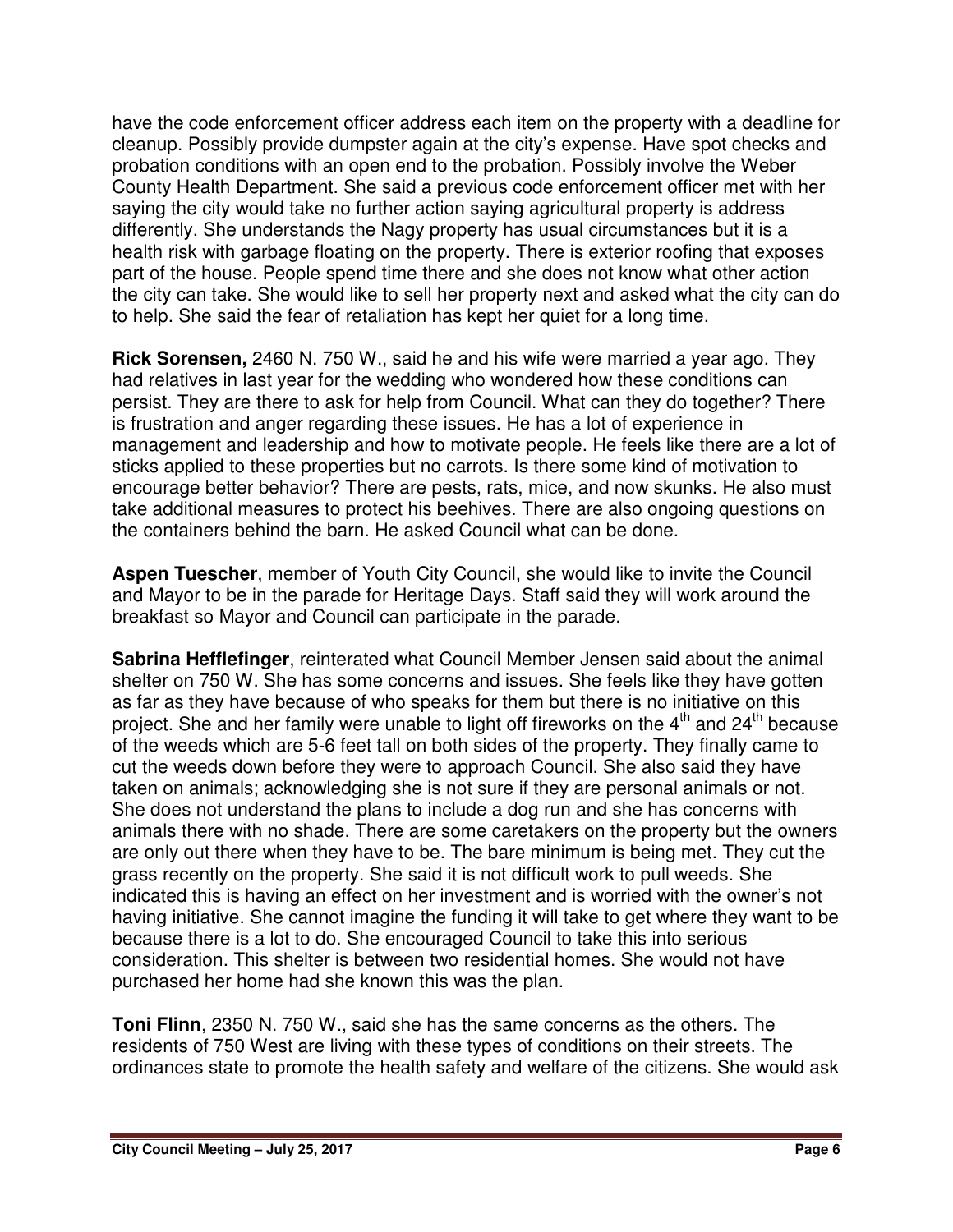Council to start with a health inspection, if possible. If there are people coming in and out, this cannot be a safe environment.

**Talia Best**, resident of 750 W., said she has only lived here for two years and is discouraged they have to live with this. They pay property taxes on a brand new house. She said the ordinances require homes to have house numbers, but they are forced to live with this stuff. The sewage floats down the yard and the garbage is bad. Something has to be done. They feel they as residents are being punished because they live by those guys. There are people in and around that place, constantly. He recently saw the resident of this house with a trailer full of trash. She encouraged Council to drive by and see for themselves. She said this is a biohazard. She is on the north corner and they get complimented on their house while there are violations down the street.

Council Member Jensen said if she could fix this, she would. She said the city has been working on this and it will be fixed.

Jeff Richardson said he is hesitant when Council says we are working on this. The Council has turned over several times over the years and this property has been in this condition. If anything, it gets worse.

Christine Cope said there is foot traffic between the two houses. Folks that are of concerning nature and expressed her concern this will make things more difficult to sell her house.

Mike Murtha, 2544 N 600 W., said everything that has been said about these two properties is correct. He passes these properties every day. The activities that come and go on these properties is concerning. Regarding the animal shelter, no one knew that it would take five months to get plans engineered. The city will not sign off until they submitted signed stamped engineered copies. He explained he encouraged Dr. Jensen not to spend any more money until she gets the plans. He owns a property on Wall Ave. that he will not approach the city about until the property is cleaned up. As soon as the engineered plans are available, the city will see progress. He realizes this is not something to take lightly. There is a lot of money tied up in the venture and they need to be wise. He understands Dr. Jensen is soft spoken. He also mentioned he has seen a transient living at the Nagy property.

Mayor Richins thanked Mike Murtha for the way he keeps up his own property.

## **8. Mayor/Council Follow-Up:**

Mayor Richins said he appreciates the public that came and made comments tonight. He acknowledged the Nagy property, which is the north home, is a mess and embarrassment. He understands it is owned by a lending institution that is in the process of selling the property. When this will happen, he does not know. He reviewed what the city has done in the past to address the situations on the city's dime. He promised to rededicate himself to these concerns. In his opinion, both homes should be condemned. Whether this is through the health department or not. Council Member J.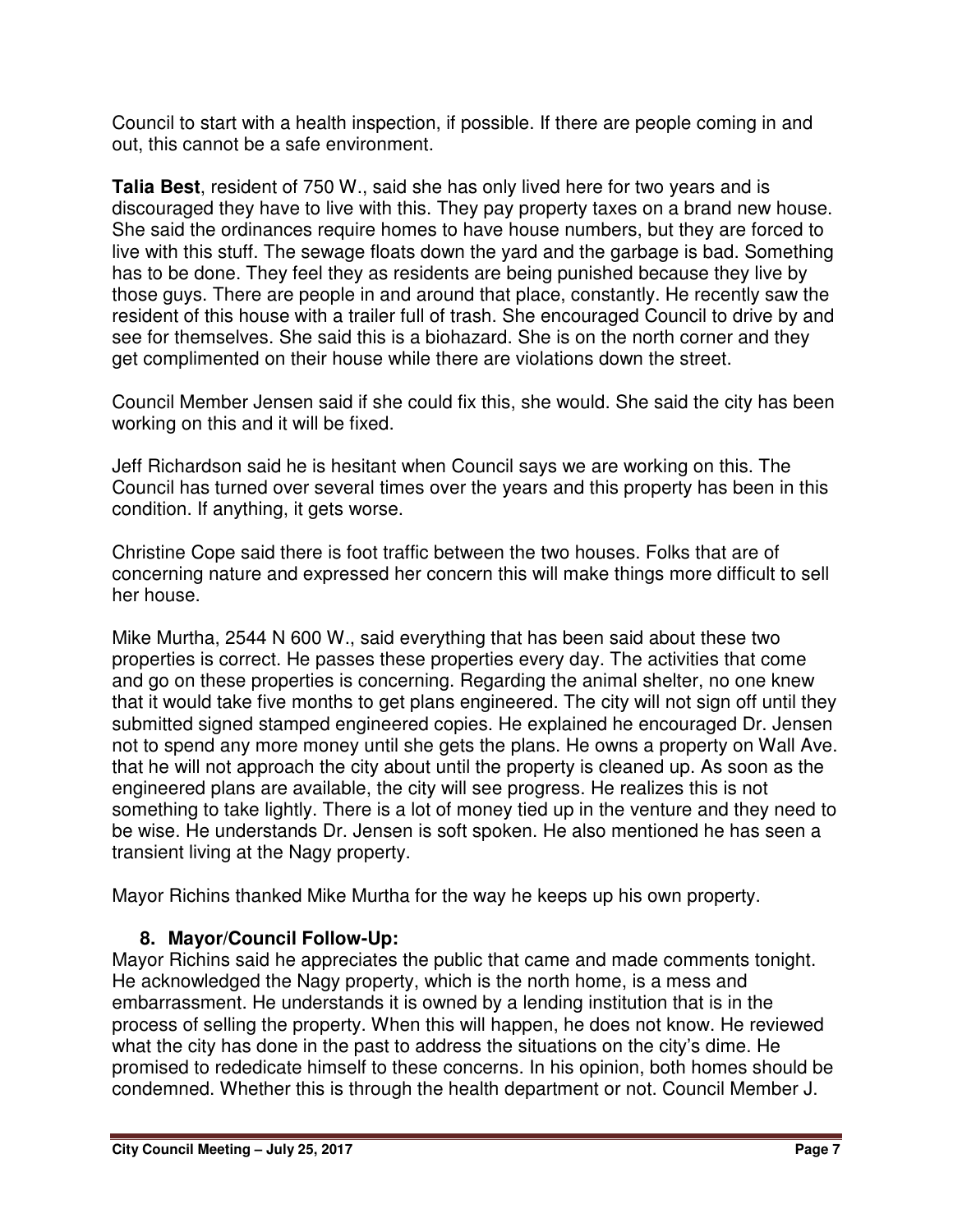Pearce said he feels the same way. Council Member Jensen said she remembered when these cases were coming through the court system. The judge handcuffed the resident and sent him to jail. Council Member J. Pearce suggested involving the strike force. Council Member Jensen agreed.

Chris Cope said he is dealing junk, trying to sell what he can, but he does not do anything with the rest of the junk.

Council Member R. Pearce asked if Council could amend the mixed use ordinance. She said we do not have an R-1-6 zone with commercial. This would not allow for vertical developments, only horizontal. She would like to address setbacks, building heights, buffering, fencing between residential and commercial. Open space requirements as a park or as back yard space and outdoor lighting. The mixed use proposal does not meet up with another road causing a cul-de-sac. Vertical mixed use with residential and commercial being developed at the same time. These are some things she would like included.

Council Member Jensen said the pond is being used but there is a lot of trash around the area to pick up. She suggested having some signs that encourage people to clean up their own trash. She also said she is having a hard time rounding up the numbers to see what will be saved on the animal shelter. She feels the numbers for animal control added to the shelter equal what we are paying Weber County. She is having a hard time considering this with all the neighbor struggles and how slow the process is going. She would like to have a closed session to discuss these issues.

Council Member Tracy said she was contacted by Mike Farrell who has concerns with the cows that are grounding down the ditch on the city property on 750 West. He is asking for the leasing party to address this, he does not want to pay for this.

Council Member R. Pearce asked about the general plan review. Mayor Richins said a draft is available but staff has not had time to review it yet.

**9. CLOSED EXECUTIVE SESSION:** Utah State Code §52-4-204 & §52-4- 205(1)(a): The Council may consider a motion to enter into Closed Executive Session for the purpose of discussion of character, professional competence, or physical or mental health of individual(s) and §52-4-205(1)(c) strategy regarding pending or reasonably imminent litigation.

**MOTION: Council Member R. Pearce motioned to close the public meeting and enter a Closed Executive Session. Council Member Jensen seconded the motion. A Roll Call vote was taken.** 

| <b>Council Member Tracy</b>     | Yes |
|---------------------------------|-----|
| <b>Council Member R. Pearce</b> | Yes |
| <b>Council Member Jensen</b>    | Yes |
| <b>Council Member J. Pearce</b> | Yes |